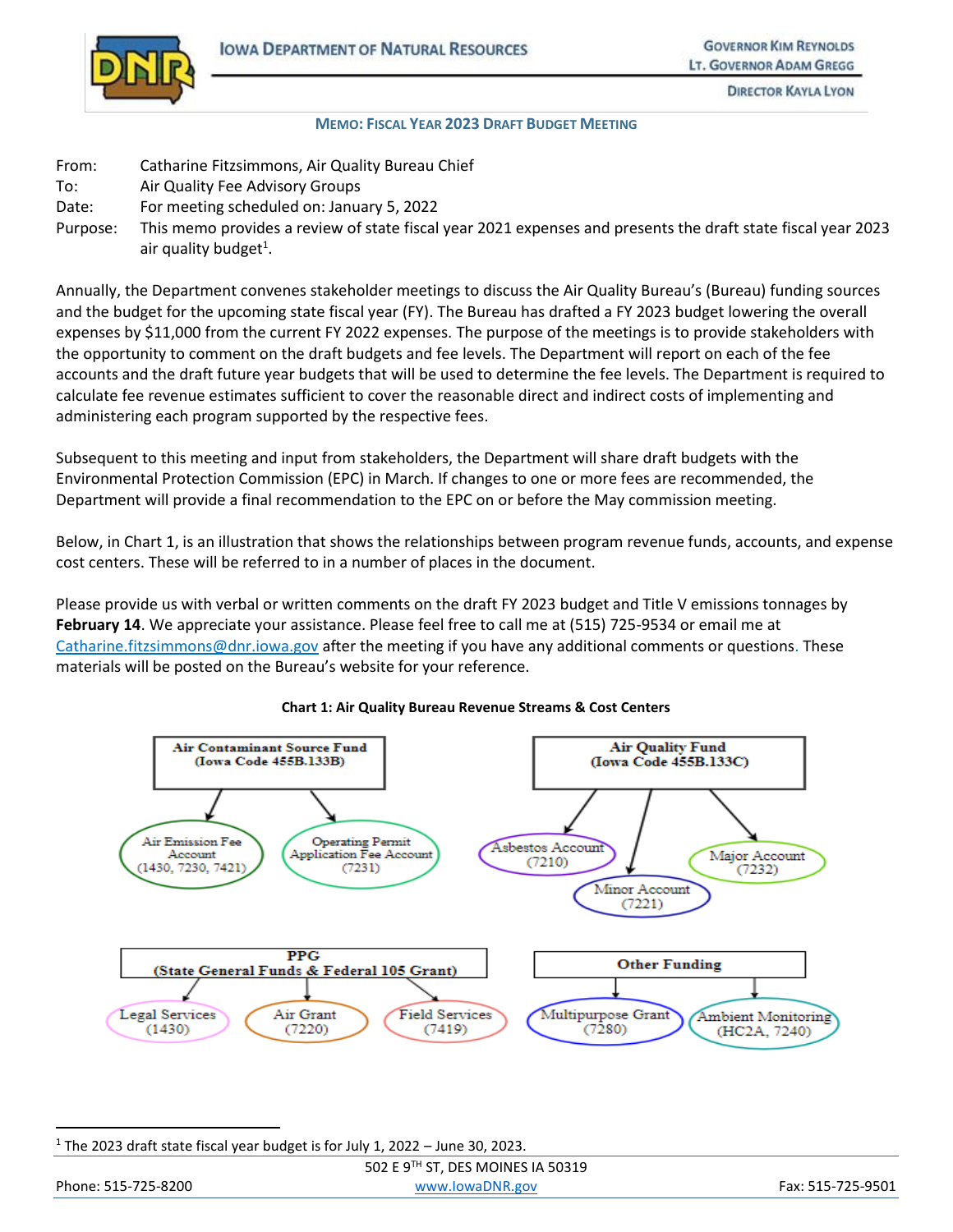### **REVIEW OF FY 2021 (JULY 1, 2020 – JUNE 30, 2021)**

Table 1 provides a summary of each program's actual revenues and expenses. A brief highlight of each area is listed below Table 1. Please note that the numbers may not add up due to rounding.

| <b>Air Quality Program</b>          | <b>Funding Source</b>                    | Actual<br>Revenue | Actual<br><b>Expenses</b> | Actual<br>Revenue -<br><b>Expenses</b> |
|-------------------------------------|------------------------------------------|-------------------|---------------------------|----------------------------------------|
| <b>Asbestos NESHAP</b><br>Program   | Asbestos Account                         | \$368,000         | \$149,000                 | \$219,000                              |
| Minor Source Const.                 | Minor New Source Review (NSR)<br>Account | \$156,000         | \$149,000                 | \$7,000                                |
| Permits                             | State & Federal funds                    | \$399,000         | \$399,000                 | \$0                                    |
|                                     | <b>Program Total (rounded)</b>           | \$555,000         | \$547,000                 | \$7,000                                |
| Major Source Const.<br>Permits      | Major NSR Account                        | \$1,337,000       | \$1,141,000               | \$196,000                              |
| <b>Title V Operating</b><br>Permits | <b>Title V Application Account</b>       | \$716,000         | \$602,000                 | \$114,000                              |
|                                     | Title V Emissions Fee Account            | \$9,256,000       | \$6,370,000               | \$2,886,000                            |
| Core Program                        | State & Federal Funds                    | \$2,859,000       | \$2,800,000               | \$59,000                               |
|                                     | Technology Reinvest - Iowa EASY Air      | \$54,000          | \$54,000                  | \$0                                    |
| Total                               |                                          | \$15,145,000      | \$11,664,000              | \$3,427,000                            |

**Table 1: Summary of FY 2021 Actual Revenue and Expenses**

The **Asbestos Notification Fee Account** (7210), under the Air Quality Fund started the year with \$215,000 in revenue with approximately \$153,000 in carryforward funds and interest. The fee revenue was slightly higher than the budgeted \$200,000. The expenses were less than budgeted due to a vacancy for the entire fiscal year.

The **Minor Construction Permit Account** (7221), under the Air Quality Fund, started the year with a deficit of almost - \$44,000. The fee revenue was anticipated at \$227,000 with expenses budgeted at \$188,000. The final revenue was approximately \$200,000 and was sufficient to fund the expenses of \$148,000. The ending fund balance was \$8,000, carried forward to FY 2022.

The **Major Construction Permit Application Account** (7232), under the Air Quality Fund, started the year with a carry forward balance of \$357,000 and anticipated revenue of \$1,232,000 from fees and interest. Expenses were budgeted at \$1,412,000. Final revenue collected was \$1,337,000 and final expenses were \$1,141,000, leaving a balance of \$196,000, carried forward to FY 2022. Unexpended funds were primarily in personnel expenses.

The **Title V Operating Permit Application Account** (7231), under the Air Contaminant Source Fund, had a budget of \$584,000. Actual revenue collected was \$812,000. A starting deficit from FY 2021 of -\$96,000 left \$716,000 to cover expenses. Actual expenses incurred totaled \$602,000, leaving \$114,000 to carryforward to FY 2022.

The **Core Program, Title V Emissions Fee Account** (7230), under the Air Contaminant Source Fund, started the fiscal year with a budget of approximately \$7,247,000. Revenues were anticipated to total \$8,986,000 based on an estimated \$6,583,000 in fee revenue, \$2,353,000 from the prior year carryforward, and \$50,000 in interest.

The year ended with approximately \$6,370,000 in expenses and year-end revenues of \$9,256,000, yielding an estimated carryforward of \$2,886,000. In summary, net under-expenditures of \$877,000, plus unanticipated revenues of \$270,000, plus a planned budget carryforward of \$1,739,000 yielded a new carry-forward of \$2,886,000 into fiscal year 2022. The unspent funds were primarily in personnel, monitoring equipment, and delayed IT contractor expense.

The **Core Program, State & Federal Funds** include cost centers 1430, 7215, 7220, 7240, 7280, HC2A, and 7419. The 1430, 7220, and 7419 cost centers in the Performance Partnership Grant (PPG) received \$1,225,000 in federal Clean Air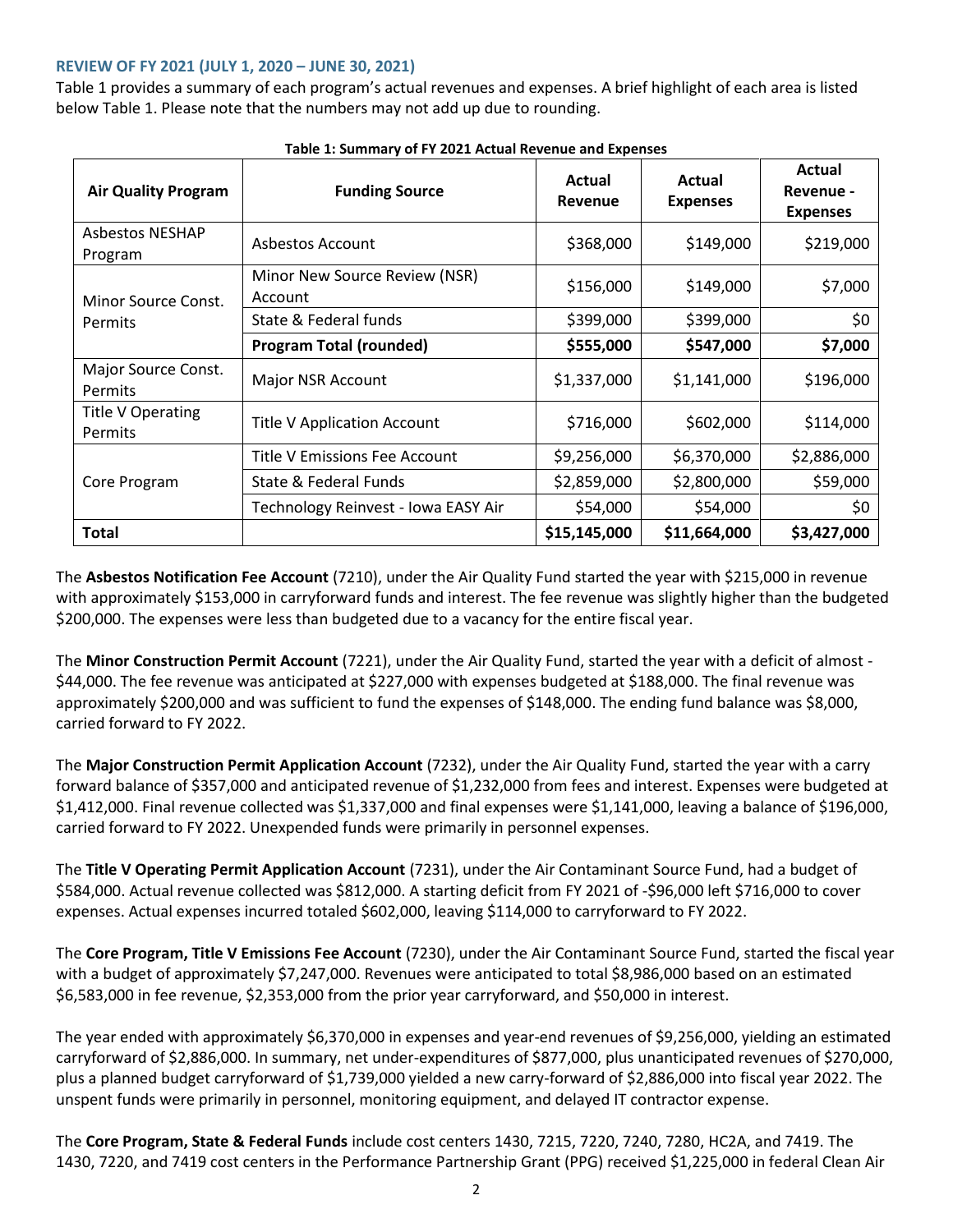Act 105 funds and \$704,000 in State General Funds for a total of \$1,929,000 in revenue. An additional \$276,000 was applied to the Bureau from the PPG. All but \$59,000 was expended and was carryforward into FY 2022.

Approximately \$106,000 in federal multipurpose grant funds (7280) were expended primarily on minor source construction permitting and on contractor expenses for Iowa EASY Air. All federal monitoring funds of \$473,000 (7240) were expended as budgeted. The state-funded Environment First cost center (HC2A) had a carryforward balance of \$154,000 in addition to the \$425,000 appropriation. The expenses were \$520,000, leaving the remaining balance of \$59,000 to carryforward to SFY 2022. The remaining portion (\$54,000) of the state appropriation for Iowa EASY Air (7215) was expended on contractor expenses.

## **UPDATE ON FY 2022 (CURRENT FISCAL YEAR)**

Revenue for all fee accounts during the first six months are comparable to last year. The asbestos vacancy was filled in December 2021. Currently there are no other vacancies in the Bureau. Federal CARES (Coronavirus Aid, Relief, and Economic Security Act) funds were utilized to replace desktop computers and older laptops for staff with new laptops and saved \$74,000.

## **DRAFT FY 2023 ESTIMATED BUDGETS AND REVENUES**

The Department is seeking comment on the draft FY 2023 budget. The Department is proposing to maintain all fees at current levels.

The Title V emissions fee is drafted to remain at \$70.00 per ton due to the uncertain future of Title V tonnage and preliminary future year projections of expenses. The draft budget reflects estimated emissions subject to fees of 80,000 tons. For planning purposes, the budget has a 3% increase on personnel, a 3% increase on professional contracts (28E agreements), and applies the Department's draft indirect rate of 12.08% to personnel costs. Status quo amounts are used for most budgetary items. No federal multipurpose grant funds are anticipated at this time. However, the Bureau anticipates receiving additional funding within the DNR's Performance Partnership Grant.

Table 2 provides a summary comparison of FY 2022 budget expenses to the draft FY 2023 budget expenses. Additional detail on each program's budget and expenses are provided later in this memo.

| <b>Air Quality Program</b>          | <b>Funding Source</b>              | FY 2022<br><b>Budget</b><br><b>Expenses</b> | <b>FY 2023 Draft</b><br><b>Budget</b><br><b>Expenses</b> | <b>Difference</b><br>$(23-22)$ |
|-------------------------------------|------------------------------------|---------------------------------------------|----------------------------------------------------------|--------------------------------|
|                                     | Asbestos Account                   | \$247,000                                   | \$287,000                                                | \$40,000                       |
| <b>Asbestos NESHAP</b><br>Program   | State & Federal funds              | \$35,000                                    | \$0                                                      | $-535,000$                     |
|                                     | <b>Total Program</b>               | \$282,000                                   | \$287,000                                                | \$5,000                        |
|                                     | <b>Minor NSR Account</b>           | \$175,000                                   | \$178,000                                                | \$3,000                        |
| Minor Source Const.<br>Permits      | State & Federal funds              | \$484,000                                   | \$553,000                                                | \$69,000                       |
|                                     | <b>Total Program</b>               | \$659,000                                   | \$731,000                                                | \$72,000                       |
| Major Source Const.<br>Permits      | Major NSR Account                  | \$1,330,000                                 | \$1,298,000                                              | $-532,000$                     |
| <b>Title V Operating</b><br>Permits | <b>Title V Application Account</b> | \$672,000                                   | \$715,000                                                | \$43,000                       |
| Core Program                        | Title V Emissions Fee Account      | \$7,006,000                                 | \$7,025,000                                              | \$19,000                       |
|                                     | State & Federal Funds              | \$2,658,000                                 | \$2,540,000                                              | $-5118,000$                    |
| <b>Total</b>                        |                                    | \$12,607,000                                | \$12,596,000                                             | $-$11,000$                     |

## **Table 2: Comparison of Current Year Budget (FY 2022) with Draft Budget for FY 2023**

### **BUDGET REVIEW IN TABLES AND CHARTS**

Sometimes a picture illustrates a situation better than a table. Below are several charts to help provide a better understanding of the Bureau's draft FY 2023 budget. Chart 2 illustrates the draft FY 2023 budget expenses by program.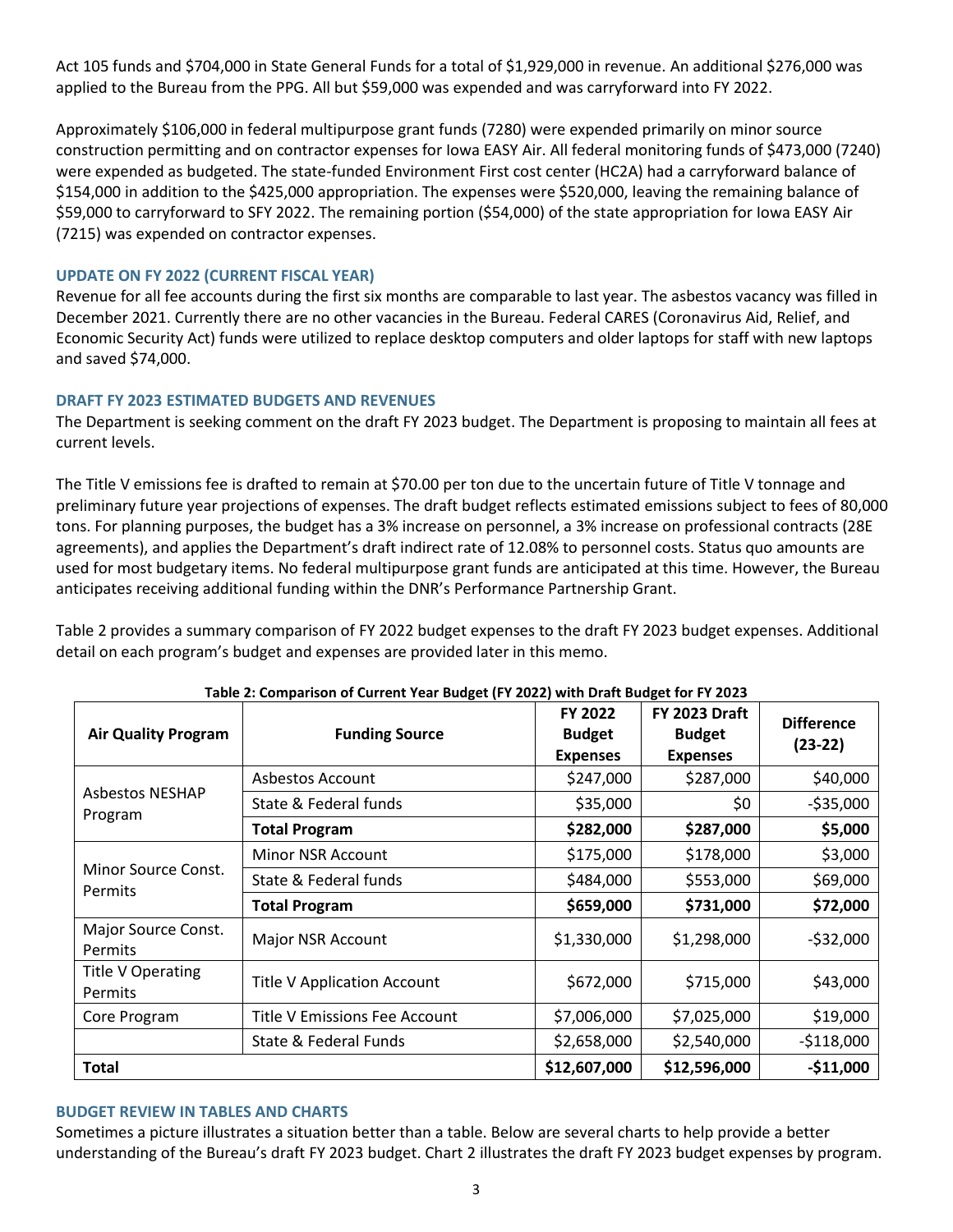#### **Chart 2: Draft FY 2023 Budget Expense Distribution by Program**



Chart 3 illustrates the draft FY 2023 budget by expense category. The majority of the draft budget expenses are allocated to personnel, which includes the DNR personnel and overhead expenses, and most of the SHL, Polk County, Linn County, and UNI Small Business Assistance agreements.



#### **EMISSIONS CHANGES BY SECTOR**

Chart 4 compares the Title V emissions from calendar year (CY) 2000 to 2020. Electric generating units (EGU) historically have been the largest sector for emissions. The EGU tonnage has declined over the last decade. In prior years, the Bureau has reviewed quarterly data from EPA's Clean Air Markets Division and permitting changes to estimate emission tonnages. Forecasting emissions has shifted from EGU driven to a combination of EGU emissions estimates combined with emissions estimates for other source sectors that include anticipated market and weather driven impacts. The Bureau welcomes any suggestions on how to forecast emissions for a year-to-year or multiyear scenario.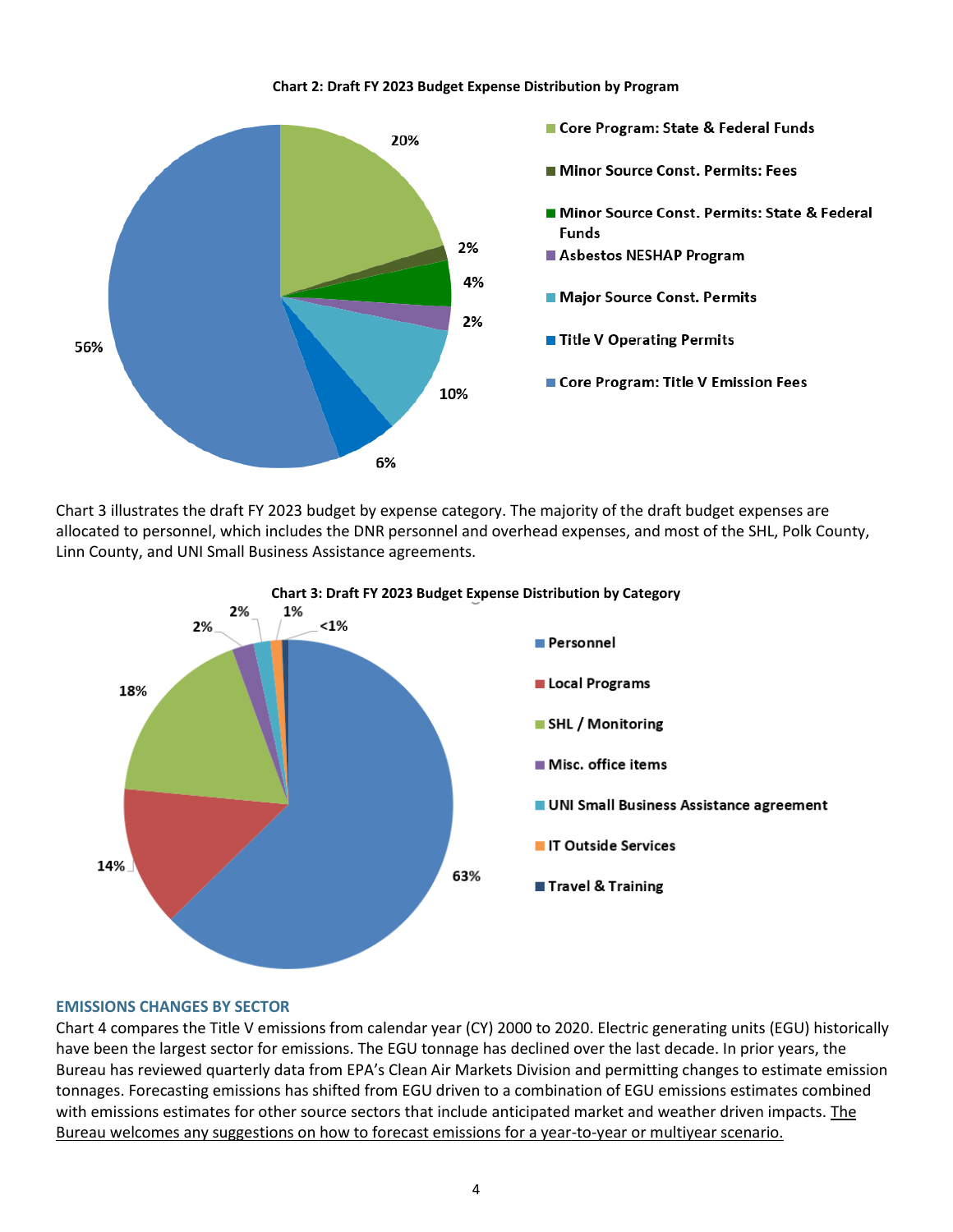

**Chart 4: Emissions Subject to Fees by Sector 2000 – 2020 Emission**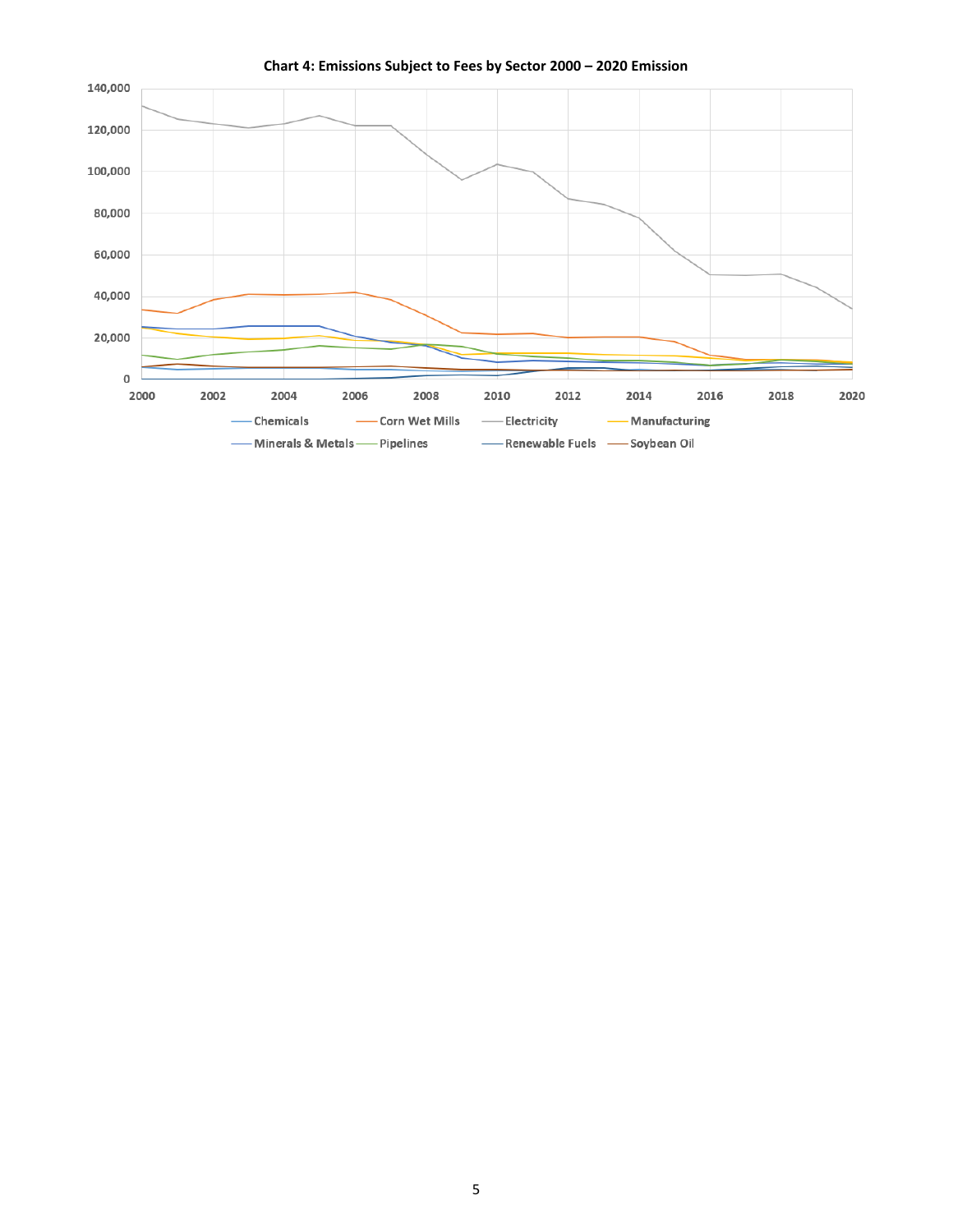| Line #         | <b>Expenditure Category</b>           | <b>SFY 2021</b><br><b>Actual</b> | <b>SFY 2022</b><br><b>Budget</b> | <b>Draft SFY</b><br>2023 Budget | <b>Difference</b><br>2023-2022 |
|----------------|---------------------------------------|----------------------------------|----------------------------------|---------------------------------|--------------------------------|
| $\mathbf{1}$   | <b>FTE</b>                            |                                  | 2.50                             | 2.50                            | 0.00                           |
| $\overline{2}$ | Personnel                             | 126,000                          | 225,000                          | 232,000                         | 7,000                          |
| 3              | Travel in state                       | 200                              | 2,500                            | 2,500                           | 0                              |
| 4              | State vehicle                         | 1,200                            | 3,000                            | 3,000                           | 0                              |
| 5              | Depreciation                          | 2,500                            | 3,000                            | 3,000                           | 0                              |
| 6              | Travel out of state                   | 0                                | 1,000                            | 1,000                           | 0                              |
| 7              | Office supplies                       | $\mathbf 0$                      | 100                              | 100                             | 0                              |
| 8              | Other supplies                        | $\mathbf 0$                      | 100                              | 100                             | 0                              |
| 9              | Printing and binding                  | 0                                | 100                              | 100                             | 0                              |
| 10             | Uniforms                              | $\mathbf 0$                      | 500                              | 500                             | 0                              |
| 11             | Communications                        | 1,800                            | 2,000                            | 2,000                           | 0                              |
| 12             | Rental                                | $\pmb{0}$                        | 100                              | 100                             | 0                              |
| 13             | <b>Professional Services</b>          | 0                                | 2,000                            | 2,000                           | 0                              |
| 14             | <b>Outside Services</b>               | 300                              | 4,000                            | 4,000                           | $\mathbf 0$                    |
| 15             | Reimbursement to other agencies       | 200                              | 600                              | 600                             | 0                              |
| 16             | <b>ITS reimbursement</b>              | 300                              | 600                              | 600                             | 0                              |
| 17             | <b>IT Outside Services</b>            | 0                                | 100                              | 100                             | 0                              |
| 18             | Equipment                             | 0                                | 0                                | $\mathbf 0$                     | 0                              |
| 19             | Equipment non-inventory               | $\pmb{0}$                        | 5,000                            | 5,000                           | 0                              |
| 20             | IT Equipment & software               | 0                                | 3,000                            | 1,000                           | $-2,000$                       |
| 21             | Other expenses                        | 1,600                            | 2,000                            | 1,000                           | $-1,000$                       |
| 22             | Indirect charges                      | 15,000                           | 27,000                           | 28,000                          | 1,000                          |
| 23             | <b>Total (rounded)</b>                | 149,000                          | 282,000                          | 287,000                         | 5,000                          |
| 24             |                                       |                                  |                                  |                                 |                                |
| 25             | <b>Asbestos Activities</b>            |                                  |                                  |                                 |                                |
| 26             |                                       |                                  |                                  |                                 |                                |
| 27             | Carry forward                         | 152,000                          | 219,000                          | 173,000                         |                                |
| 28             | Asbestos notification fees & interest | 216,000                          | 201,000                          | 200,000                         |                                |
| 29             | <b>State/Federal Funds</b>            | 0                                | 35,000                           | $\mathbf{0}$                    |                                |
| 30             | <b>Asbestos Revenue (rounded)</b>     | 368,000                          | 455,000                          | 373,000                         |                                |
| 31             |                                       |                                  |                                  |                                 |                                |
| 32             | Expenses - Asbestos (7210) (rounded)  | 149,000                          | 282,000                          | 287,000                         |                                |
| 33             |                                       |                                  |                                  |                                 |                                |
| 34             | <b>Asbestos Revenue - Expenses</b>    | 219,000                          | 173,000                          | 86,000                          |                                |

# **Asbestos NESHAP Program (Cost Center 7210 and portions of 7220)**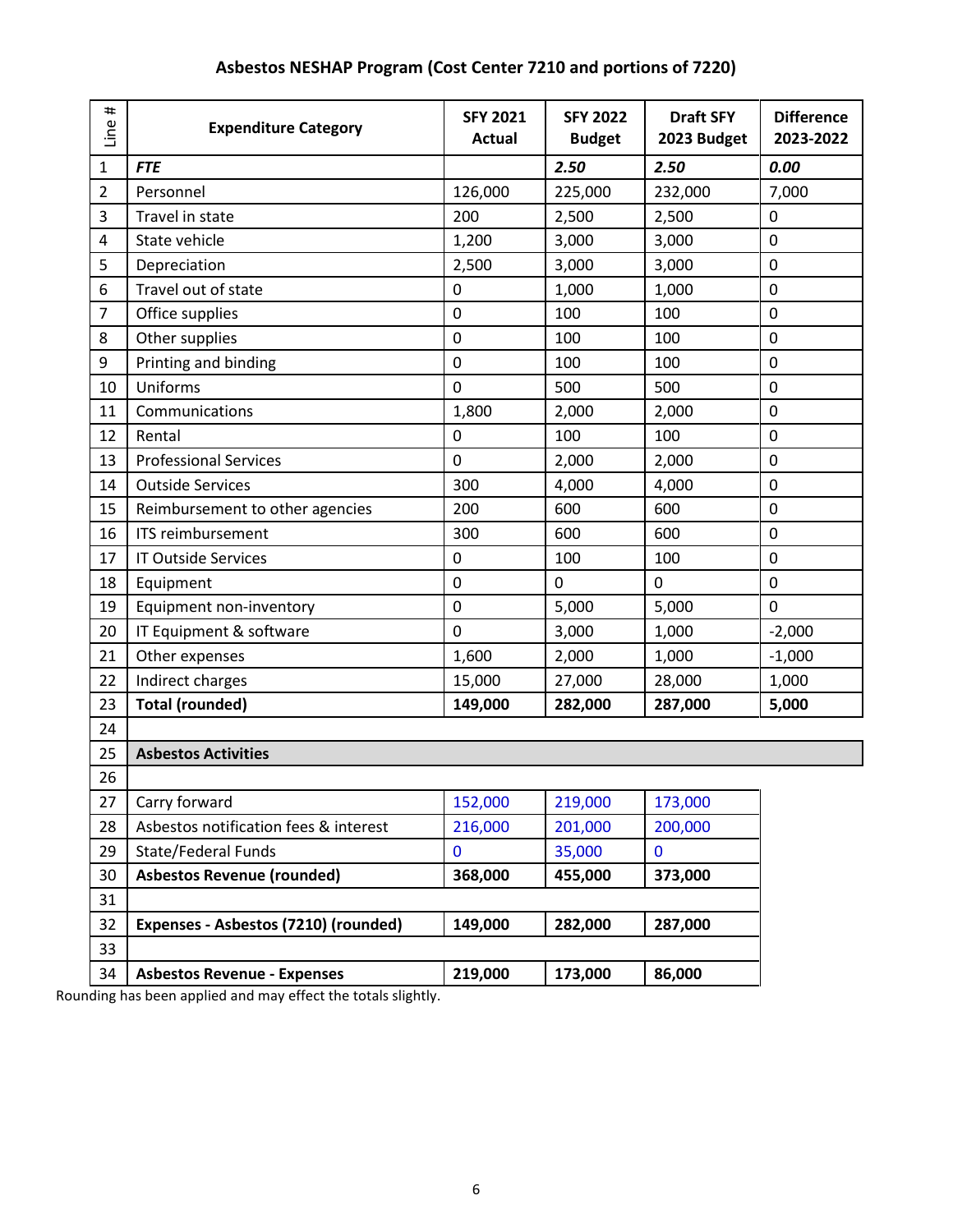| $\pmb{\mp}$<br>Line | <b>Expenditure Category</b>                                                    | <b>SFY 2021</b><br><b>Actual</b> | <b>SFY 2022</b><br><b>Budget</b> | <b>Draft SFY</b><br>2023 Budget | <b>Difference</b><br>2023 - 2022 |
|---------------------|--------------------------------------------------------------------------------|----------------------------------|----------------------------------|---------------------------------|----------------------------------|
| $\mathbf{1}$        | <b>FTE</b>                                                                     |                                  | 3.75                             | 4.25                            | 0.50                             |
| $\overline{2}$      | Personnel                                                                      | 461,000                          | 571,000                          | 636,000                         | 65,000                           |
| 3                   | Travel in state                                                                | 0                                | $\mathbf 0$                      | 200                             | 200                              |
| 4                   | State vehicle                                                                  | 0                                | $\mathbf 0$                      | $\mathbf 0$                     | 0                                |
| 5                   | Travel out of state                                                            | 0                                | 1,000                            | 600                             | $-400$                           |
| 6                   | Office supplies                                                                | 0                                | 0                                | 100                             | 100                              |
| $\overline{7}$      | Other supplies                                                                 | 0                                | 0                                | 100                             | 100                              |
| 8                   | Uniforms                                                                       | 0                                | $\mathbf 0$                      | 100                             | 100                              |
| 9                   | Communications                                                                 | 0                                | 1,000                            | 1,000                           | 0                                |
| 10                  | Rental                                                                         | 0                                | $\mathbf 0$                      | $\mathbf 0$                     | $\mathbf 0$                      |
| 11                  | <b>Outside Services</b>                                                        | 26,000                           | 3,000                            | 3,000                           | $\mathbf 0$                      |
| 12                  | Advertisement in publications                                                  | 0                                | $\mathbf 0$                      | 100                             | 100                              |
| 13                  | Reimbursement to other agencies                                                | 0                                | $\mathbf 0$                      | $\mathbf 0$                     | $\mathbf 0$                      |
| 14                  | <b>ITS reimbursement</b>                                                       | 0                                | $\mathbf 0$                      | 200                             | 200                              |
| 15                  | <b>IT Outside Services</b>                                                     | 0                                | 10,000                           | 10,000                          | $\mathbf 0$                      |
| 16                  | Equipment non-inventory                                                        | 0                                | $\mathbf 0$                      | 200                             | 200                              |
| 17                  | IT Equipment & software                                                        | 0                                | 2,000                            | 1,000                           | $-1,000$                         |
| 18                  | Other expenses                                                                 | 4,000                            | 2,000                            | 1,000                           | $-1,000$                         |
| 19                  | Indirect charges                                                               | 56,000                           | 69,000                           | 77,000                          | 8,000                            |
| 20                  | <b>Total</b>                                                                   | 547,000                          | 659,000                          | 731,000                         | 72,000                           |
| 21                  |                                                                                |                                  |                                  |                                 |                                  |
| 22                  | Minor Source Construction Permit Application Fee Summary of Revenue & Expenses |                                  |                                  |                                 |                                  |
| 23                  |                                                                                |                                  |                                  |                                 |                                  |
| 24                  | <b>Minor Source Construction Permits</b>                                       |                                  |                                  |                                 |                                  |
| 25                  | <b>Balance Forward &amp; Interest</b>                                          | $-44,000$                        | 7,000                            | 3,000                           |                                  |
| 26                  | Fees                                                                           | 200,000                          | 171,000                          | 175,000                         |                                  |
| 27                  | General Funds/Federal 105 Funds (PPG)                                          | 399,000                          | 484,000                          | 553,000                         |                                  |
| 28                  | <b>Total Revenue</b>                                                           | 555,000                          | 662,000                          | 731,000                         |                                  |
| 29                  |                                                                                |                                  |                                  |                                 |                                  |
| 30                  | <b>Minor Source Construction Permitting</b><br><b>Expenses</b>                 | 547,000                          | 659,000                          | 731,000                         |                                  |
| 31                  |                                                                                |                                  |                                  |                                 |                                  |
| 32                  | <b>Revenue - Expenses (rounding)</b>                                           | 7,000                            | 3,000                            | $\mathbf 0$                     |                                  |

## **Minor Source Construction Permitting (Cost Centers 7221 & a portion of 7220)**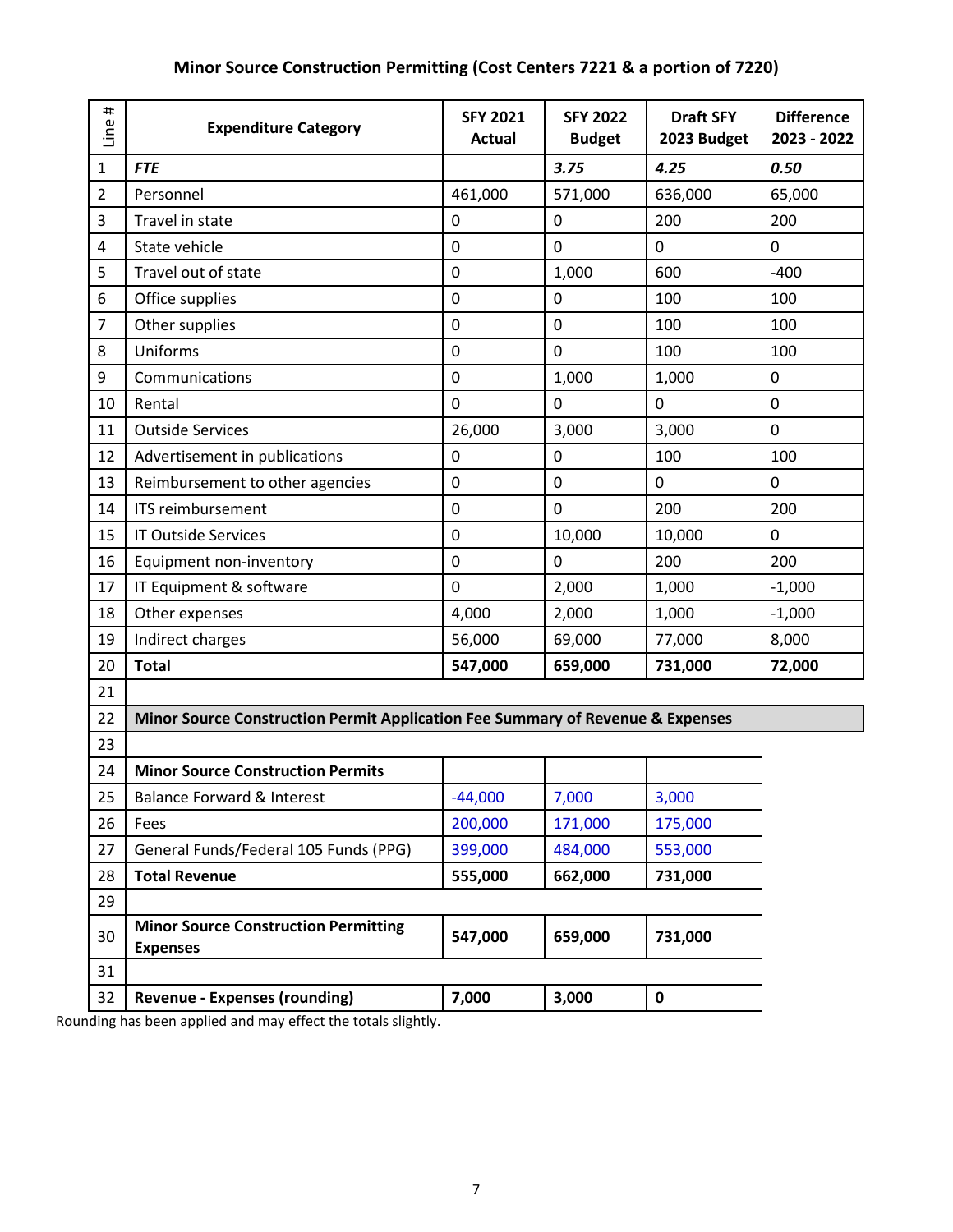| <b>Core Program (Title V Emission Fee)</b> |  |  |  |
|--------------------------------------------|--|--|--|
|--------------------------------------------|--|--|--|

| #<br>Line | <b>Expenditure Category</b>                        | <b>SFY 2021</b><br><b>Actual</b> | <b>SFY 2022</b><br><b>Budget</b> | <b>Draft SFY</b><br>2023 Budget | <b>Difference</b><br>2023-2022 |
|-----------|----------------------------------------------------|----------------------------------|----------------------------------|---------------------------------|--------------------------------|
| 1         | <b>FTE</b>                                         |                                  | 30.25                            | 30.00                           | $-0.25$                        |
| 2         | Personnel                                          | 3,384,000                        | 3,450,000                        | 3,524,000                       | 74,000                         |
| 3         | Travel & Vehicles                                  | 24,000                           | 50,000                           | 50,000                          | 0                              |
| 4         | Office supplies, printing, reimbursement, etc.     | 15,000                           | 17,000                           | 13,000                          | $-4,000$                       |
| 5         | Equipment maintenance                              | $\mathbf 0$                      | 1,000                            | 1,000                           | 0                              |
| 6         | Communications                                     | 21,000                           | 28,000                           | 28,000                          | $\pmb{0}$                      |
| 7         | Rental                                             | 4,000                            | 4,000                            | 4,000                           | $\mathbf 0$                    |
| 8         | Monitoring utilities                               | 20,000                           | 25,000                           | 25,000                          | 0                              |
| 9         | <b>Outside Services</b>                            | 28,000                           | 48,000                           | 32,000                          | $-16,000$                      |
| 10        | <b>SHL</b>                                         | 816,000                          | 1,047,000                        | 1,139,000                       | 92,000                         |
| 11        | 28E Agreements (Linn, Polk, UNI-IAEAP)             | 1,355,000                        | 1,580,000                        | 1,467,000                       | $-113,000$                     |
| 12        | Air monitoring equipment                           | 96,000                           | 220,000                          | 220,000                         | $\mathbf 0$                    |
| 13        | Equipment non-inventory                            | 7,000                            | 2,000                            | 8,000                           | 6,000                          |
| 14        | <b>IT Outside Services</b>                         | 175,000                          | 90,000                           | 90,000                          | $\mathbf 0$                    |
| 15        | IT Equipment & software                            | 14,000                           | 34,000                           | 7,000                           | $-27,000$                      |
| 16        | Other expenses                                     | 15,000                           | 6,000                            | 5,000                           | $-1,000$                       |
| 17        | Indirect charges                                   | 396,000                          | 404,000                          | 412,000                         | 8,000                          |
| 18        | <b>Total</b>                                       | 6,370,000                        | 7,006,000                        | 7,025,000                       | 19,000                         |
| 19        |                                                    |                                  |                                  |                                 |                                |
| 20        | Title V Emission Fee Summary of Revenue & Expenses |                                  |                                  |                                 |                                |
| 21        |                                                    |                                  |                                  |                                 |                                |
| 22        | <b>Title V Emission Fee</b>                        |                                  |                                  |                                 |                                |
| 23        | <b>Balance forward</b>                             | 2,353,000                        | 2,886,000                        | 1,520,000                       |                                |
| 24        | Fund interest                                      | 15,000                           | 25,000                           | 15,000                          |                                |
| 25        | Under and over payments                            | 310,000                          | 0                                | $\mathbf 0$                     |                                |
| 26        | Title V fees (rounded)                             | 6,578,000                        | 5,615,000                        | 5,600,000                       |                                |
| 27        | annual tons (est)                                  | 94,038                           | 80,200                           | 80,000                          |                                |
| 28        | $\frac{1}{2}$ /ton                                 | \$70.00                          | \$70.00                          | \$70.00                         |                                |
| 29        | <b>Total Revenue</b>                               | 9,256,000                        | 8,526,000                        | 7,135,000                       |                                |
| 30        |                                                    |                                  |                                  |                                 |                                |
| 31        | <b>Title V Emission Fee Expenses</b>               |                                  |                                  |                                 |                                |
| 32        | Legal Services (1430) - Title V only               | 100,000                          | 111,000                          | 114,000                         |                                |
| 33        | Air Title V - IT (3520)                            | 32,000                           | 12,000                           | 12,000                          |                                |
| 34        | Air Title V Program (7230)                         | 5,437,000                        | 6,023,000                        | 6,015,000                       |                                |
| 35        | Air Title V Field Program (7421)                   | 801,000                          | 860,000                          | 884,000                         |                                |
| 36        | <b>Total Expenses</b>                              | 6,370,000                        | 7,006,000                        | 7,025,000                       |                                |
| 37        |                                                    |                                  |                                  |                                 |                                |
| 38        | <b>Revenues - Expenses</b>                         | 2,886,000                        | 1,520,000                        | 110,000                         |                                |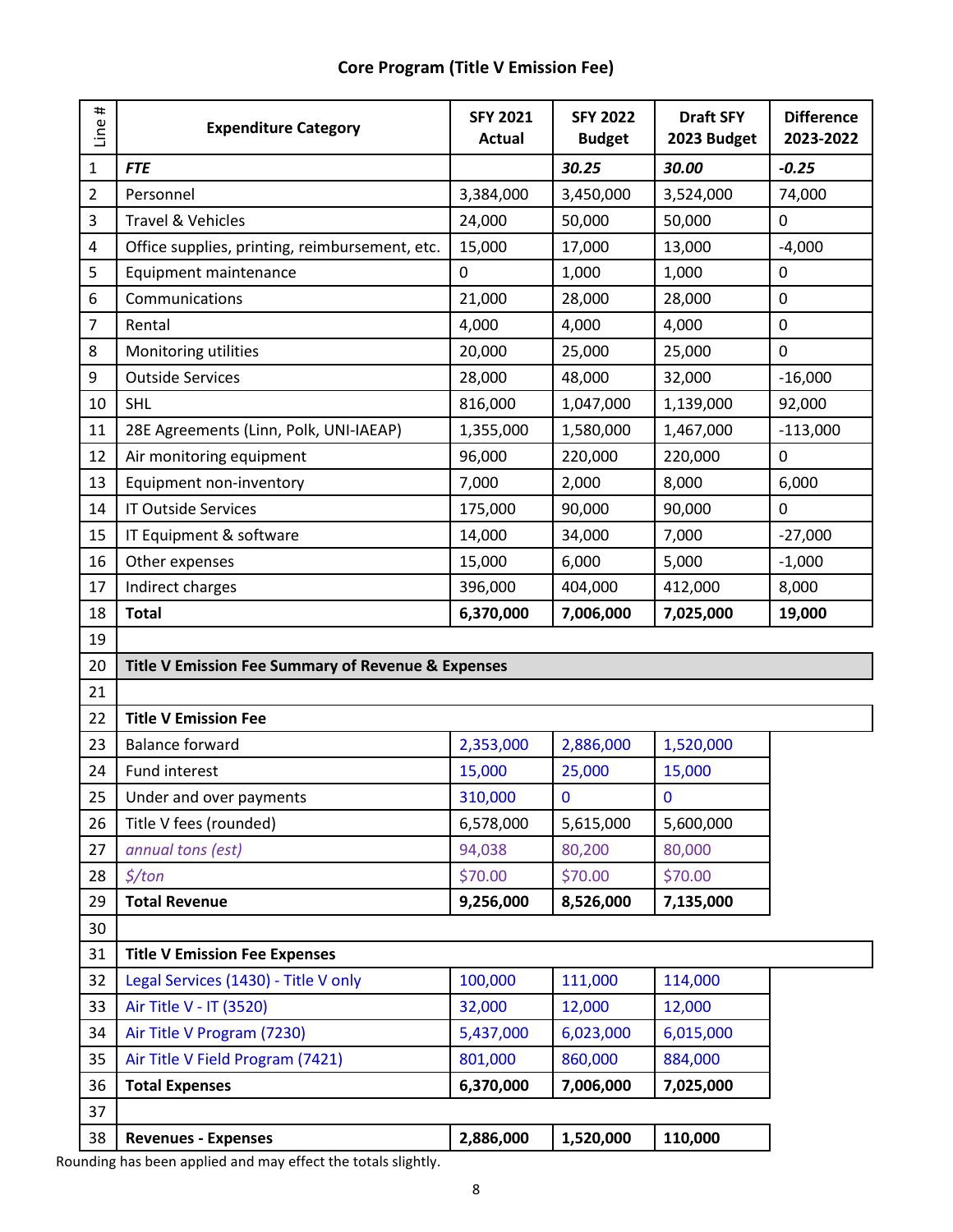| #<br>$\dot{\mathbf{Q}}$<br>ءَ | <b>Expenditure Category</b>                                             | <b>SFY 2021</b><br><b>Actual</b> | <b>SFY 2022</b><br><b>Budget</b> | <b>Draft SFY</b><br>2023 Budget | <b>Difference</b><br>2023-2022 |
|-------------------------------|-------------------------------------------------------------------------|----------------------------------|----------------------------------|---------------------------------|--------------------------------|
| 1                             | <b>FTE</b>                                                              |                                  | 9.50                             | 9.00                            | $-0.50$                        |
| $\overline{2}$                | Personnel                                                               | 989,000                          | 1,111,000                        | 1,096,000                       | $-15,000$                      |
| 3                             | Travel in state                                                         | 0                                | 1,100                            | 1,100                           | $\pmb{0}$                      |
| 4                             | State vehicle                                                           | 0                                | $\mathbf 0$                      | 0                               | $\mathbf 0$                    |
| 5                             | Travel out of state                                                     | 0                                | 4,000                            | 4,000                           | 0                              |
| 6                             | Office supplies                                                         | 0                                | 300                              | 300                             | 0                              |
| $\overline{7}$                | Communications                                                          | 10,000                           | 8,000                            | 8,000                           | $\mathbf 0$                    |
| 8                             | Rental                                                                  | 0                                | 100                              | 100                             | $\pmb{0}$                      |
| 9                             | <b>Outside services</b>                                                 | 13,000                           | 18,000                           | 18,000                          | $\pmb{0}$                      |
| 10                            | Advertisement in publications                                           | 0                                | 100                              | 100                             | 0                              |
| 11                            | Reimbursement to other agencies                                         | 1,000                            | 3,000                            | 3,000                           | 0                              |
| 12                            | <b>ITS reimbursement</b>                                                | 0                                | 1,000                            | 1,000                           | $\mathbf 0$                    |
| 13                            | <b>IT Outside Services</b>                                              | 0                                | 10,000                           | 10,000                          | $\mathbf 0$                    |
| 14                            | Equipment non-inventory                                                 | 0                                | 100                              | 100                             | $\mathbf 0$                    |
| 15                            | IT Equipment & software                                                 | 0                                | 13,000                           | 1,000                           | $-12,000$                      |
| 16                            | Other expenses                                                          | 5,000                            | 4,000                            | 1,000                           | $-3,000$                       |
| 17                            | <b>State Aid</b>                                                        | 4,000                            | 22,000                           | 22,000                          | $\mathbf 0$                    |
| 18                            | Indirect charges                                                        | 119,000                          | 134,000                          | 132,000                         | $-2,000$                       |
| 19                            | <b>Total</b>                                                            | 1,141,000                        | 1,330,000                        | 1,298,000                       | $-32,000$                      |
| 20                            |                                                                         |                                  |                                  |                                 |                                |
| 21                            | Major Source Construction Application Fee Summary of Revenue & Expenses |                                  |                                  |                                 |                                |
| 22                            |                                                                         |                                  |                                  |                                 |                                |
| 23                            | Major Source Construction Permits                                       |                                  |                                  |                                 |                                |
| 24                            | Carry forward                                                           | 357,000                          | 196,000                          | 91,000                          |                                |
| 25                            | Local Program pass through                                              | 4,000                            | 22,000                           | 22,000                          |                                |
| 26                            | Fees & Interest                                                         | 976,000                          | 1,203,000                        | 1,200,000                       |                                |
| 27                            | <b>Total Revenue</b>                                                    | 1,337,000                        | 1,421,000                        | 1,313,000                       |                                |
| 28                            |                                                                         |                                  |                                  |                                 |                                |
| 29                            | Major Source CP Fee Expenses (rounded)                                  | 1,141,000                        | 1,330,000                        | 1,298,000                       |                                |
| 30                            |                                                                         |                                  |                                  |                                 |                                |
| 31                            | Revenues - Expenses                                                     | 196,000                          | 91,000                           | 15,000                          |                                |

# **Major Source Construction Permit Application Program (Cost Center 7232)**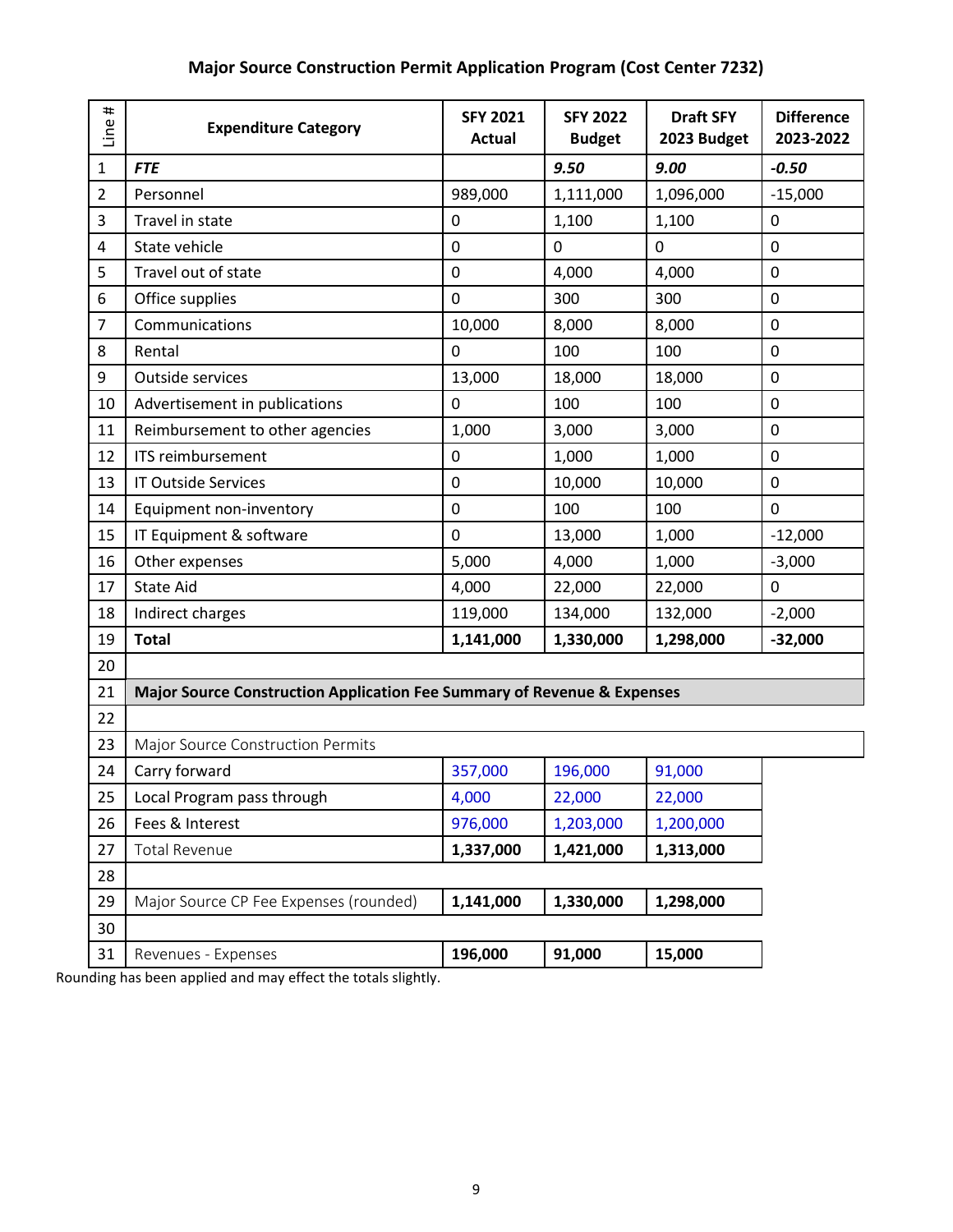| <b>FTE</b><br>5.50<br>5.75<br>0.25<br>$\mathbf{1}$<br>$\overline{2}$<br>433,000<br>477,000<br>Personnel<br>437,000<br>44,000<br>3<br>Travel in state<br>0<br>700<br>700<br>0<br>0<br>4<br>State vehicle<br>0<br>0<br>0<br>5<br>0<br>2,300<br>0<br>Travel out of state<br>2,300<br>200<br>0<br>6<br>Office supplies<br>0<br>200<br>Other supplies<br>$\overline{7}$<br>0<br>100<br>100<br>0<br>8<br>Printing and binding<br>20<br>100<br>100<br>0<br>Uniforms<br>9<br>0<br>100<br>100<br>0<br>2,000<br>5,000<br>5,000<br>0<br>10<br>Communications<br>100<br>0<br>11<br>Rental<br>0<br>100<br>0<br>11,000<br>0<br>12<br><b>Outside Services</b><br>11,000<br>13<br>100<br>100<br>Advertisement in publications<br>0<br>0<br>1,000<br>Reimbursement to other agencies<br>1,000<br>1,000<br>0<br>14<br>15<br>ITS reimbursement<br>0<br>0<br>1,000<br>1,000<br>10,000<br>0<br>16<br><b>IT Outside Services</b><br>0<br>10,000<br>139<br>0<br>100<br>100<br>17<br>Equipment non-inventory<br>18<br>IT Equipment & software<br>0<br>7,400<br>1,000<br>$-6,400$<br>5,000<br>19<br>Other expenses<br>1,000<br>$-1,000$<br>2,000<br><b>State Aid</b><br>20<br>146,000<br>0<br>104,000<br>146,000<br>53,000<br>21<br>52,000<br>58,000<br>6,000<br>Indirect charges<br>22<br><b>Total</b><br>602,000<br>715,000<br>43,000<br>672,000<br>23<br>Title V Application Fee Summary of Revenue & Expenses<br>24<br>25<br>26<br>Title V Application Fee Revenue<br>114,000<br>188,000<br><b>Carry forward</b><br>$-96,000$<br>27<br>Local Program Fee - Pass Through<br>146,000<br>146,000<br>28<br>104,000<br>29<br><b>Fees</b><br>708,000<br>600,000<br>600,000<br><b>Total Revenue</b><br>934,000<br>716,000<br>860,000<br>30<br>31<br>715,000<br>602,000<br>672,000<br>32<br>Title V Application Account Expenses<br>33<br>114,000<br>188,000<br>219,000<br>34<br>Revenue - Expenses | #<br>Line | <b>Expenditure Category</b> | <b>SFY 2021</b><br><b>Actual</b> | <b>SFY 2022</b><br><b>Budget</b> | <b>Draft SFY</b><br>2023 Budget | <b>Difference</b><br>2023-2022 |
|------------------------------------------------------------------------------------------------------------------------------------------------------------------------------------------------------------------------------------------------------------------------------------------------------------------------------------------------------------------------------------------------------------------------------------------------------------------------------------------------------------------------------------------------------------------------------------------------------------------------------------------------------------------------------------------------------------------------------------------------------------------------------------------------------------------------------------------------------------------------------------------------------------------------------------------------------------------------------------------------------------------------------------------------------------------------------------------------------------------------------------------------------------------------------------------------------------------------------------------------------------------------------------------------------------------------------------------------------------------------------------------------------------------------------------------------------------------------------------------------------------------------------------------------------------------------------------------------------------------------------------------------------------------------------------------------------------------------------------------------------------------------------------------------------------------------------------------------------------------------|-----------|-----------------------------|----------------------------------|----------------------------------|---------------------------------|--------------------------------|
|                                                                                                                                                                                                                                                                                                                                                                                                                                                                                                                                                                                                                                                                                                                                                                                                                                                                                                                                                                                                                                                                                                                                                                                                                                                                                                                                                                                                                                                                                                                                                                                                                                                                                                                                                                                                                                                                        |           |                             |                                  |                                  |                                 |                                |
|                                                                                                                                                                                                                                                                                                                                                                                                                                                                                                                                                                                                                                                                                                                                                                                                                                                                                                                                                                                                                                                                                                                                                                                                                                                                                                                                                                                                                                                                                                                                                                                                                                                                                                                                                                                                                                                                        |           |                             |                                  |                                  |                                 |                                |
|                                                                                                                                                                                                                                                                                                                                                                                                                                                                                                                                                                                                                                                                                                                                                                                                                                                                                                                                                                                                                                                                                                                                                                                                                                                                                                                                                                                                                                                                                                                                                                                                                                                                                                                                                                                                                                                                        |           |                             |                                  |                                  |                                 |                                |
|                                                                                                                                                                                                                                                                                                                                                                                                                                                                                                                                                                                                                                                                                                                                                                                                                                                                                                                                                                                                                                                                                                                                                                                                                                                                                                                                                                                                                                                                                                                                                                                                                                                                                                                                                                                                                                                                        |           |                             |                                  |                                  |                                 |                                |
|                                                                                                                                                                                                                                                                                                                                                                                                                                                                                                                                                                                                                                                                                                                                                                                                                                                                                                                                                                                                                                                                                                                                                                                                                                                                                                                                                                                                                                                                                                                                                                                                                                                                                                                                                                                                                                                                        |           |                             |                                  |                                  |                                 |                                |
|                                                                                                                                                                                                                                                                                                                                                                                                                                                                                                                                                                                                                                                                                                                                                                                                                                                                                                                                                                                                                                                                                                                                                                                                                                                                                                                                                                                                                                                                                                                                                                                                                                                                                                                                                                                                                                                                        |           |                             |                                  |                                  |                                 |                                |
|                                                                                                                                                                                                                                                                                                                                                                                                                                                                                                                                                                                                                                                                                                                                                                                                                                                                                                                                                                                                                                                                                                                                                                                                                                                                                                                                                                                                                                                                                                                                                                                                                                                                                                                                                                                                                                                                        |           |                             |                                  |                                  |                                 |                                |
|                                                                                                                                                                                                                                                                                                                                                                                                                                                                                                                                                                                                                                                                                                                                                                                                                                                                                                                                                                                                                                                                                                                                                                                                                                                                                                                                                                                                                                                                                                                                                                                                                                                                                                                                                                                                                                                                        |           |                             |                                  |                                  |                                 |                                |
|                                                                                                                                                                                                                                                                                                                                                                                                                                                                                                                                                                                                                                                                                                                                                                                                                                                                                                                                                                                                                                                                                                                                                                                                                                                                                                                                                                                                                                                                                                                                                                                                                                                                                                                                                                                                                                                                        |           |                             |                                  |                                  |                                 |                                |
|                                                                                                                                                                                                                                                                                                                                                                                                                                                                                                                                                                                                                                                                                                                                                                                                                                                                                                                                                                                                                                                                                                                                                                                                                                                                                                                                                                                                                                                                                                                                                                                                                                                                                                                                                                                                                                                                        |           |                             |                                  |                                  |                                 |                                |
|                                                                                                                                                                                                                                                                                                                                                                                                                                                                                                                                                                                                                                                                                                                                                                                                                                                                                                                                                                                                                                                                                                                                                                                                                                                                                                                                                                                                                                                                                                                                                                                                                                                                                                                                                                                                                                                                        |           |                             |                                  |                                  |                                 |                                |
|                                                                                                                                                                                                                                                                                                                                                                                                                                                                                                                                                                                                                                                                                                                                                                                                                                                                                                                                                                                                                                                                                                                                                                                                                                                                                                                                                                                                                                                                                                                                                                                                                                                                                                                                                                                                                                                                        |           |                             |                                  |                                  |                                 |                                |
|                                                                                                                                                                                                                                                                                                                                                                                                                                                                                                                                                                                                                                                                                                                                                                                                                                                                                                                                                                                                                                                                                                                                                                                                                                                                                                                                                                                                                                                                                                                                                                                                                                                                                                                                                                                                                                                                        |           |                             |                                  |                                  |                                 |                                |
|                                                                                                                                                                                                                                                                                                                                                                                                                                                                                                                                                                                                                                                                                                                                                                                                                                                                                                                                                                                                                                                                                                                                                                                                                                                                                                                                                                                                                                                                                                                                                                                                                                                                                                                                                                                                                                                                        |           |                             |                                  |                                  |                                 |                                |
|                                                                                                                                                                                                                                                                                                                                                                                                                                                                                                                                                                                                                                                                                                                                                                                                                                                                                                                                                                                                                                                                                                                                                                                                                                                                                                                                                                                                                                                                                                                                                                                                                                                                                                                                                                                                                                                                        |           |                             |                                  |                                  |                                 |                                |
|                                                                                                                                                                                                                                                                                                                                                                                                                                                                                                                                                                                                                                                                                                                                                                                                                                                                                                                                                                                                                                                                                                                                                                                                                                                                                                                                                                                                                                                                                                                                                                                                                                                                                                                                                                                                                                                                        |           |                             |                                  |                                  |                                 |                                |
|                                                                                                                                                                                                                                                                                                                                                                                                                                                                                                                                                                                                                                                                                                                                                                                                                                                                                                                                                                                                                                                                                                                                                                                                                                                                                                                                                                                                                                                                                                                                                                                                                                                                                                                                                                                                                                                                        |           |                             |                                  |                                  |                                 |                                |
|                                                                                                                                                                                                                                                                                                                                                                                                                                                                                                                                                                                                                                                                                                                                                                                                                                                                                                                                                                                                                                                                                                                                                                                                                                                                                                                                                                                                                                                                                                                                                                                                                                                                                                                                                                                                                                                                        |           |                             |                                  |                                  |                                 |                                |
|                                                                                                                                                                                                                                                                                                                                                                                                                                                                                                                                                                                                                                                                                                                                                                                                                                                                                                                                                                                                                                                                                                                                                                                                                                                                                                                                                                                                                                                                                                                                                                                                                                                                                                                                                                                                                                                                        |           |                             |                                  |                                  |                                 |                                |
|                                                                                                                                                                                                                                                                                                                                                                                                                                                                                                                                                                                                                                                                                                                                                                                                                                                                                                                                                                                                                                                                                                                                                                                                                                                                                                                                                                                                                                                                                                                                                                                                                                                                                                                                                                                                                                                                        |           |                             |                                  |                                  |                                 |                                |
|                                                                                                                                                                                                                                                                                                                                                                                                                                                                                                                                                                                                                                                                                                                                                                                                                                                                                                                                                                                                                                                                                                                                                                                                                                                                                                                                                                                                                                                                                                                                                                                                                                                                                                                                                                                                                                                                        |           |                             |                                  |                                  |                                 |                                |
|                                                                                                                                                                                                                                                                                                                                                                                                                                                                                                                                                                                                                                                                                                                                                                                                                                                                                                                                                                                                                                                                                                                                                                                                                                                                                                                                                                                                                                                                                                                                                                                                                                                                                                                                                                                                                                                                        |           |                             |                                  |                                  |                                 |                                |
|                                                                                                                                                                                                                                                                                                                                                                                                                                                                                                                                                                                                                                                                                                                                                                                                                                                                                                                                                                                                                                                                                                                                                                                                                                                                                                                                                                                                                                                                                                                                                                                                                                                                                                                                                                                                                                                                        |           |                             |                                  |                                  |                                 |                                |
|                                                                                                                                                                                                                                                                                                                                                                                                                                                                                                                                                                                                                                                                                                                                                                                                                                                                                                                                                                                                                                                                                                                                                                                                                                                                                                                                                                                                                                                                                                                                                                                                                                                                                                                                                                                                                                                                        |           |                             |                                  |                                  |                                 |                                |
|                                                                                                                                                                                                                                                                                                                                                                                                                                                                                                                                                                                                                                                                                                                                                                                                                                                                                                                                                                                                                                                                                                                                                                                                                                                                                                                                                                                                                                                                                                                                                                                                                                                                                                                                                                                                                                                                        |           |                             |                                  |                                  |                                 |                                |
|                                                                                                                                                                                                                                                                                                                                                                                                                                                                                                                                                                                                                                                                                                                                                                                                                                                                                                                                                                                                                                                                                                                                                                                                                                                                                                                                                                                                                                                                                                                                                                                                                                                                                                                                                                                                                                                                        |           |                             |                                  |                                  |                                 |                                |
|                                                                                                                                                                                                                                                                                                                                                                                                                                                                                                                                                                                                                                                                                                                                                                                                                                                                                                                                                                                                                                                                                                                                                                                                                                                                                                                                                                                                                                                                                                                                                                                                                                                                                                                                                                                                                                                                        |           |                             |                                  |                                  |                                 |                                |
|                                                                                                                                                                                                                                                                                                                                                                                                                                                                                                                                                                                                                                                                                                                                                                                                                                                                                                                                                                                                                                                                                                                                                                                                                                                                                                                                                                                                                                                                                                                                                                                                                                                                                                                                                                                                                                                                        |           |                             |                                  |                                  |                                 |                                |
|                                                                                                                                                                                                                                                                                                                                                                                                                                                                                                                                                                                                                                                                                                                                                                                                                                                                                                                                                                                                                                                                                                                                                                                                                                                                                                                                                                                                                                                                                                                                                                                                                                                                                                                                                                                                                                                                        |           |                             |                                  |                                  |                                 |                                |
|                                                                                                                                                                                                                                                                                                                                                                                                                                                                                                                                                                                                                                                                                                                                                                                                                                                                                                                                                                                                                                                                                                                                                                                                                                                                                                                                                                                                                                                                                                                                                                                                                                                                                                                                                                                                                                                                        |           |                             |                                  |                                  |                                 |                                |
|                                                                                                                                                                                                                                                                                                                                                                                                                                                                                                                                                                                                                                                                                                                                                                                                                                                                                                                                                                                                                                                                                                                                                                                                                                                                                                                                                                                                                                                                                                                                                                                                                                                                                                                                                                                                                                                                        |           |                             |                                  |                                  |                                 |                                |
|                                                                                                                                                                                                                                                                                                                                                                                                                                                                                                                                                                                                                                                                                                                                                                                                                                                                                                                                                                                                                                                                                                                                                                                                                                                                                                                                                                                                                                                                                                                                                                                                                                                                                                                                                                                                                                                                        |           |                             |                                  |                                  |                                 |                                |
|                                                                                                                                                                                                                                                                                                                                                                                                                                                                                                                                                                                                                                                                                                                                                                                                                                                                                                                                                                                                                                                                                                                                                                                                                                                                                                                                                                                                                                                                                                                                                                                                                                                                                                                                                                                                                                                                        |           |                             |                                  |                                  |                                 |                                |
|                                                                                                                                                                                                                                                                                                                                                                                                                                                                                                                                                                                                                                                                                                                                                                                                                                                                                                                                                                                                                                                                                                                                                                                                                                                                                                                                                                                                                                                                                                                                                                                                                                                                                                                                                                                                                                                                        |           |                             |                                  |                                  |                                 |                                |

# **Title V Operating Permit Application Program (Cost Center 7231)**